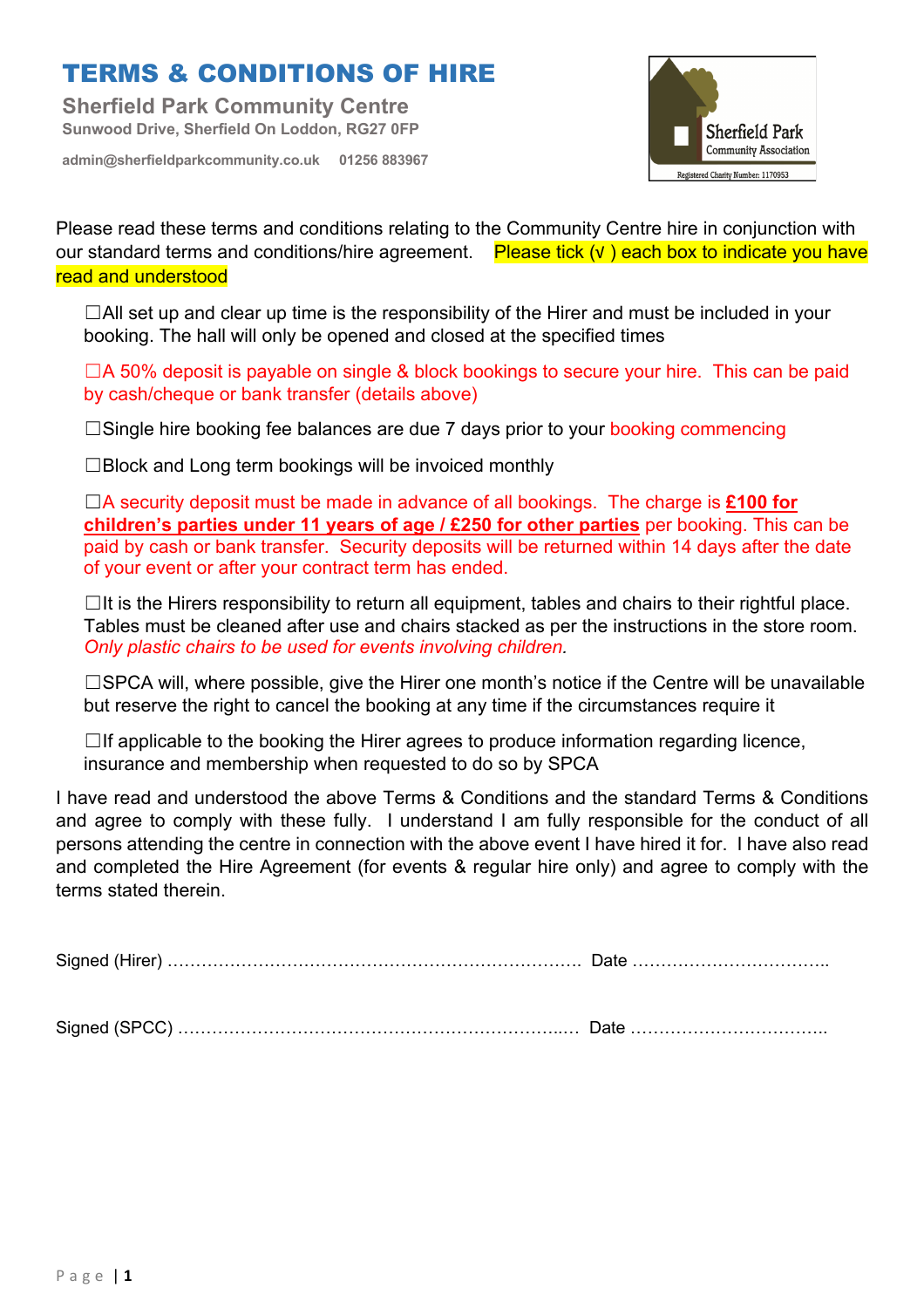**Sherfield Park Community Centre Sunwood Drive, Sherfield On Loddon, RG27 0FP**

**admin@sherfieldparkcommunity.co.uk 01256 883967**



### **HIRE AGREEMENT**

#### **Hall Hirers**

The Sherfield Park Community Association acting by its Management Committee ('The Association') The person or organisation named in clause 1.3 ('the Hirer').

#### **AGREED as follows:**

**1**. In consideration of the hire fee described in clause 1.4, the Association agrees to permit the Hirer to use the premises described in clause 1.6 for the purpose described in clause 1.6a for the period(s) described in clause 1.1. The details inserted in sub-clauses 1.1 to 1.6a below and the responses to the questions in Clauses 1 and 2 are terms of this agreement. This Hiring Agreement includes the annexed Standard Conditions of Hire and the Special Conditions of Hire (if any) set out in the attached Schedule.

| 1.2 Centre representative material contains and the contract of the contract of the contract of the contract o |  |
|----------------------------------------------------------------------------------------------------------------|--|
| 1.3 The Hirer                                                                                                  |  |
|                                                                                                                |  |
|                                                                                                                |  |
|                                                                                                                |  |

#### **1.4 Long term booking hire renewal**

All long-term bookings are valid for 1 calendar year ending 31<sup>st</sup> July each year. The hirer will be contacted before the current agreement ends to discuss the new agreement and agree times. We cannot guarantee the availability of days and times

#### **1.5 Hire Fee**

| Fee £ per Hour | signed ' |
|----------------|----------|
|----------------|----------|

The Hirer shall pay as a deposit at least half of the cost of the booking on single/block bookings, the balance of the booking fee being payable seven days before the event for which the premises are hired (the deposit having been paid on the signing of this Agreement).

A security deposit is payable on or before the conclusion of the event for which the premises are hired (the special deposit having been paid on the signing of this Agreement). This security deposit of **£100** will be refunded within **14** days of the termination of the period of hire provided that no damage or loss has been caused to the premises and/or contents nor have any complaints been made to the Association about noise or other disturbance during the period of the hiring as a result of the hiring.

Commercial Use? Yes / No

#### **1.6 Premises**

Part of building please to be used (please specify) …………………………………………………………………………

Car parking Yes / No How many vehicles?

#### 1.6a **Purpose**

Purpose of hire class/party ……………………………………………………………………………………

**1.7** Will this be a public or private event? Public /Private

1.8 Is food to be provided during your hire**?** Yes / No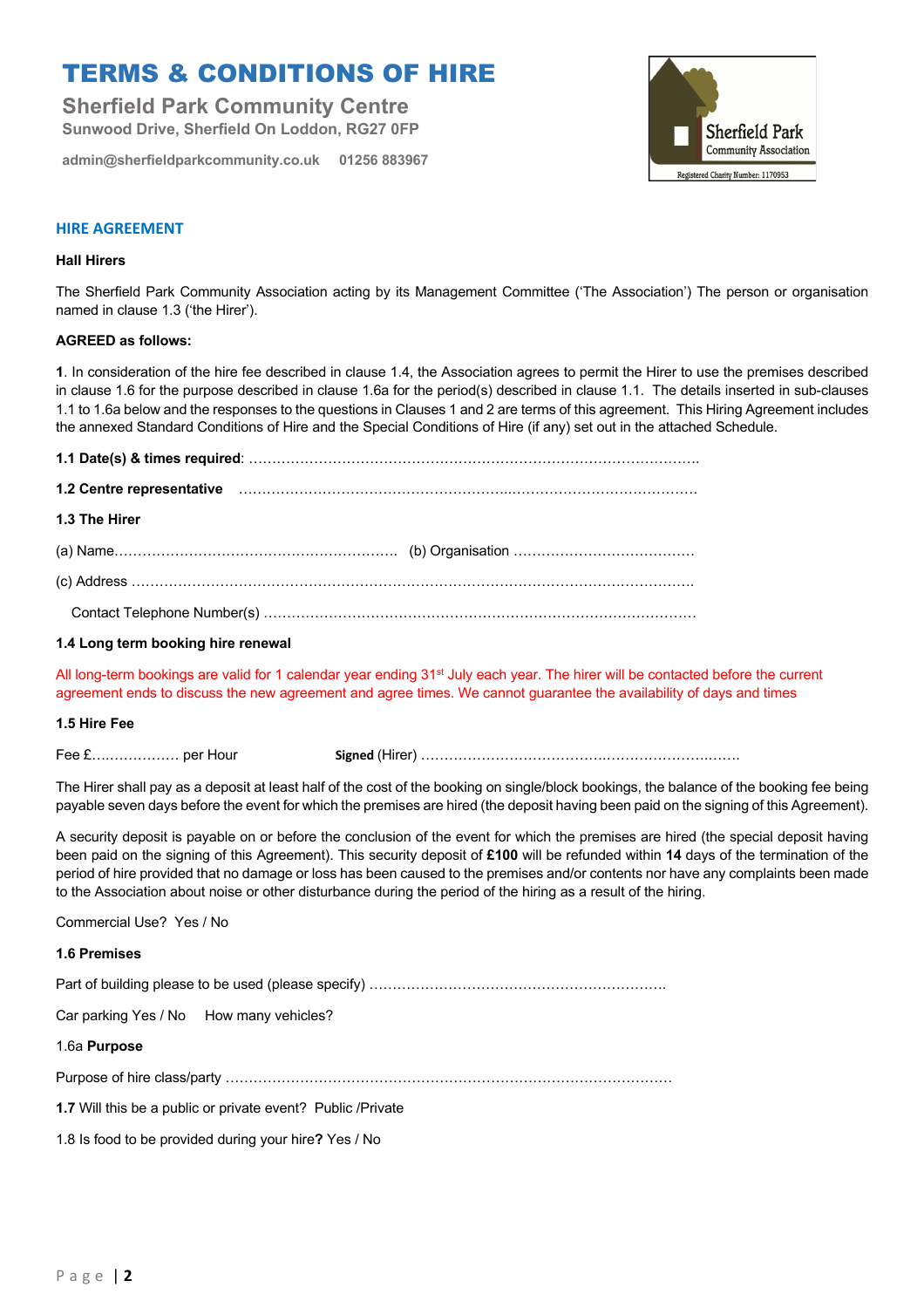**Sherfield Park Community Centre Sunwood Drive, Sherfield On Loddon, RG27 0FP**

**admin@sherfieldparkcommunity.co.uk 01256 883967**



The Association has a Premises License and other permissions authorising the following regulated entertainment and licensable activities at the times indicated. Please confirm by ticking (v) below which licensable activities will take place during your booking:

| Activity - tick or cross in relevant column  | The Hall is<br>licensed for: | Times for which<br>activity is licensed | Indicates activities to<br>take place at this event<br>(must be completed by |
|----------------------------------------------|------------------------------|-----------------------------------------|------------------------------------------------------------------------------|
|                                              |                              |                                         | the Hirer)                                                                   |
| a. The performance of plays                  | <b>Yes</b>                   | $09.00 - 22.30$                         |                                                                              |
| b. The exhibition of films                   | Yes                          | $08.00 - 22.30$                         |                                                                              |
| c. Indoor sporting events                    | Yes                          | $07.00 - 22.00$                         |                                                                              |
| d. Boxing or wrestling entertainment         | No.                          | N/A                                     |                                                                              |
| e. Performance of live music                 | Yes                          | $08.00 - 22.00$                         |                                                                              |
| f. Playing of recorded music                 | Yes                          | $08.00 - 22.00$                         |                                                                              |
| g. Performance of dance                      | Yes                          | $08.00 - 22.00$                         |                                                                              |
| h. Entertainment similar to those a-g        | Yes                          | $08.00 - 22.00$                         |                                                                              |
| i. Making music                              | Yes                          | $08.00 - 22.00$                         |                                                                              |
| j. Dancing                                   | Yes                          | $08.00 - 22.00$                         |                                                                              |
| k. Entertainment similar to those i-j        | Yes                          | $08.00 - 22.00$                         |                                                                              |
| I. Provision of hot food/drink after 11pm    | Yes                          | 23.00 - 23.30                           |                                                                              |
| m. Sale of alcohol to all adult users of the | Yes                          | 11.00 - 23.00                           |                                                                              |
| building                                     |                              |                                         |                                                                              |

### **2.1 Have you indicated at 2(m) that alcohol will be available at your** hall hire? Yes / No

If you answer yes to the above question, you will need to seek written permission from the Association in order for a bar to be provided by or arranged with the Association's Management Committee or for a Temporary Event Notice to be given for the event. The Association may require you to complete a separate form detailing your requirements.

### **2.2 The hirer agrees not to exceed the maximum permitted number of people per room including the organisers/performers.**

| Room name                                     | Maximum Capacity        |
|-----------------------------------------------|-------------------------|
| Main hall                                     | 150 seated 200 standing |
| Small hall                                    | 70                      |
| Multi-Purpose room (large part of small hall) | 50                      |
| Garden Room (small part of small hall)        | 20                      |
| New Meeting Room tbc                          | 60/70 tbc               |
| Consulting room                               | 10                      |
| Nursery                                       | 25 children             |

**2.3** Where a licensable activity will take place, the hirer hereby acknowledges receipt of a copy of the conditions of the Premises Licence and/or operating Schedule for the premises, in accordance with which the hiring must be undertaken and agrees to comply with all obligations therein.

**2.4** The centre has a license with PRS for Music for the performance of copyright music.

**2.5** In order to hold a licensable activity on the premises or on part of the premises not covered by the hall's Premises License, or where a hall does not have a Premises Licence, a Temporary Event Notice (TEN) will need to be given to the licensing authority. The Hirer shall obtain the written consent of the Management Committee on the form provided for this purpose before giving the licensing authority a TEN. Failure to do so will result in cancellation of the hiring without compensation because there is a limit on the number of TENs which can be granted annually for any premises.